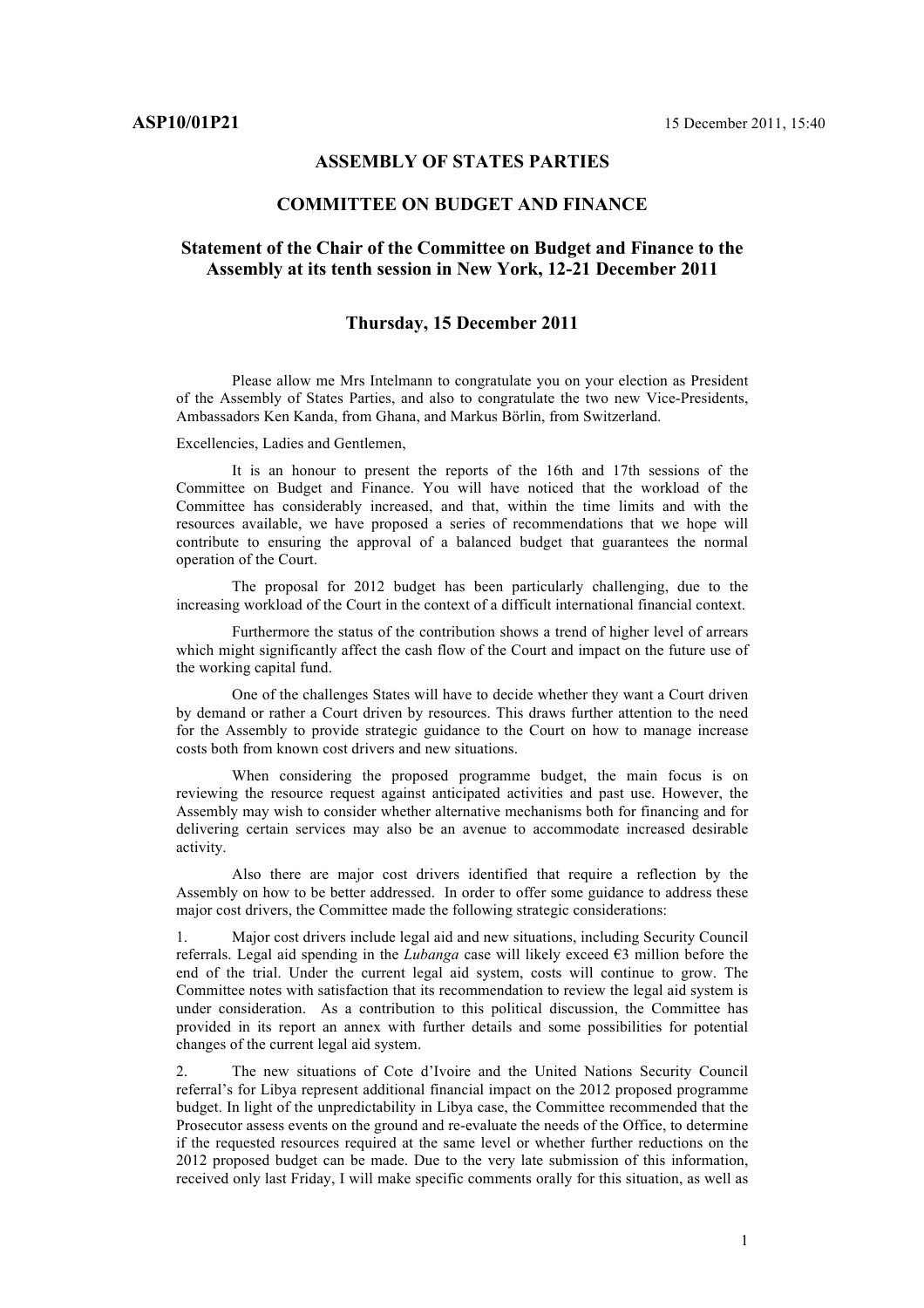with respect to the supplementary budget for Côte d'Ivoire and 2gv costs. A table with adjustments proposed will be distributed.

3. The Committee has been encouraging the Court to identify known or knowable significant multi-year cost drivers including capital replacement, premises and staff costs and to present them clearly to the Assembly in order to ensure clearly identifiable expense forecasting. In order to be able to forecast better cost increases for the future years, the Committee recommended that the Court produce a medium term expenditure forecast as an annex to the 2012 proposed programme budget and for each annual budget thereafter.

4. Furthermore, the Committee also recommended the Court to reconsider its process for establishing the proposed programme budget and report to the Committee on this matter at its eighteenth session. The Court would need to ensure that the fiscal context is well understood by all programmes and sub-programmes and that a real prioritization process is established.

5. Another major cost driver is staff costs, which represents more than two thirds of the annual budget. The Committee has continued to recommend that freeze on established posts remain in place till the Court make a study on its staffing structure with adequate justifications.

6. Outreach is an important area to help build and maintain support for the Court internationally. However, outreach is fragmented across the Court with different organs and programmes pursuing different forms of outreach. While some fragmentation may be necessary, at some point the Court will require guidance as to the level and type of outreach that is appropriate within the regular budget for this stage of the Court's development.

## **A. Macroanalysis**

7. The Court's 2012 proposed programme budget was €117.7 million, representing an increase of  $\epsilon$ 14,125,100 or 13.6 per cent over the approved budget level for 2011. The Court identified the major cause for the increase as the Libya situation as a whole, budgeted at  $\epsilon$ 7.2 million and an increase in legal aid, amounting to  $\epsilon$ 4.9 million.

8. Crucially, these figures do not include the supplementary budget that the Court has submitted last week to cover the costs for the situation in Côte d'Ivoire, and for the 2gv for the permanent premises amounting in total  $65.3$  million. Therefore, the total 2012 proposed programme budget was €123 million.

9. However, the Court's proposed budget excludes a number of expenses that States Parties may have to face, such as the African Union Liaison Office, budgeted at €432,400 and replenishment of the Contingency Fund of  $E$ 2.2 million which might bring it up to the minimum level of  $\epsilon$ 7 million. So, in fact, the worst-case budget scenario was a total of  $\epsilon$ 125.6 million.

10. The Committee has made recommendations in its seventeenth session, where the total impact of such recommendations was calculated by the Court and resulted in a total amount of adjustments of  $\epsilon$  5.6 million.

11. This recommendation is based on specific analysis by major programme and on general cross cutting recommendations as follow:

12. Given the significant increase in the workload, the Committee recommended that the Internal Audit Office's 2012 proposed budget would be exempted from all cross-cutting recommendations.

13. The Committee observed that there was an overall proposed increase in staff costs of  $E2.96$  million. The majority of this increase was due to increments on salaries and a portion was attributed to the decision of the Court to enhance the conditions of service for professional staff serving in the field. In this respect, the Committee recalled its concern about this decision without the prior approval of the Assembly. The Committee recommended that the increases of staff salary and enhanced conditions of service in the field be absorbed within each major programme. This would also apply to GTA staff. The Committee also reiterated its previous recommendation to the Court to enter into contact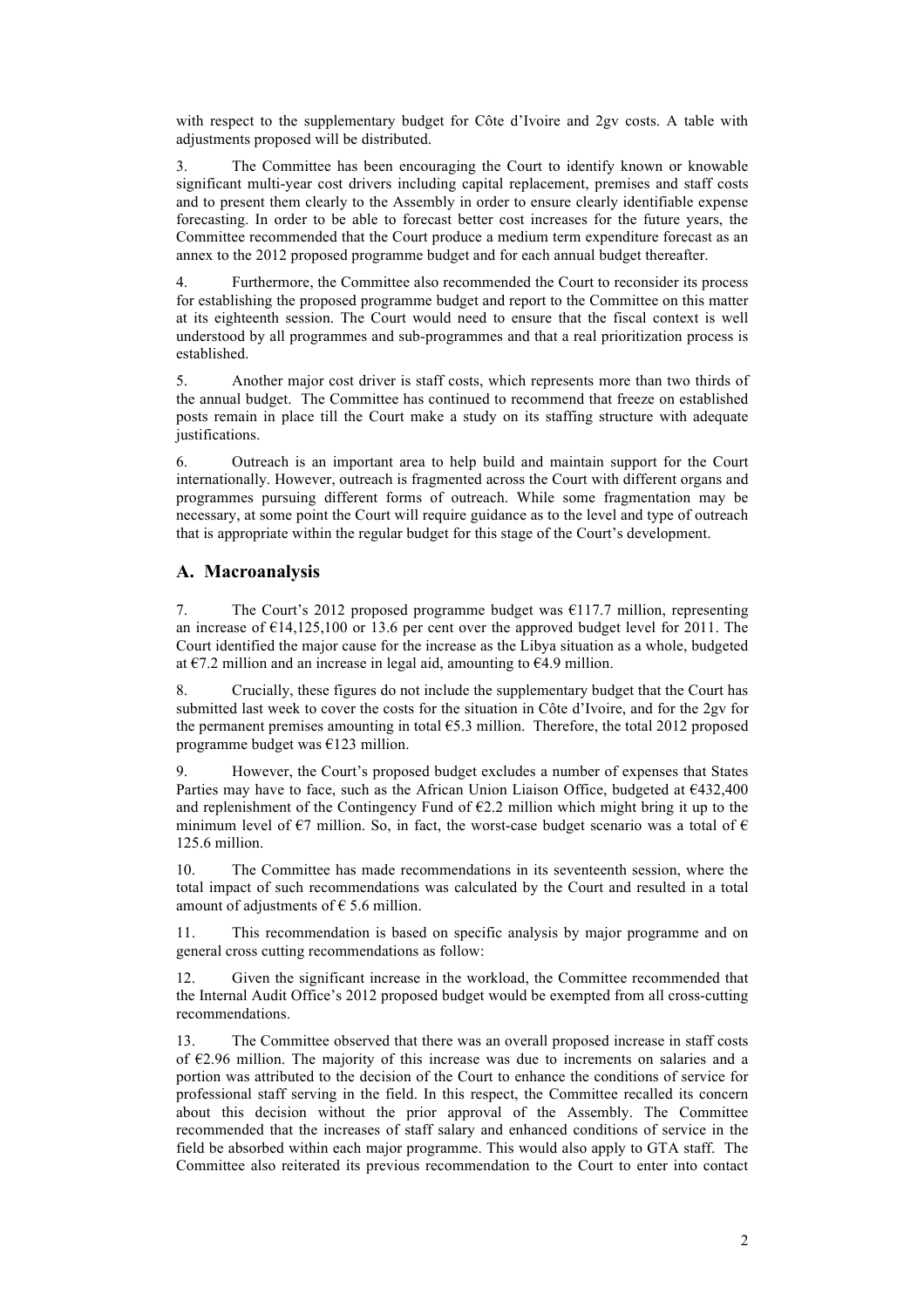with the International Civil Service Commission to better explain how and on what terms the United Nations common system had been implemented in the Court.

14. The Committee noted the 19 per cent overall increase in travel for the Court. While some of this was clearly situation-related, the Committee observed that there was also a level of travel for routine or discretionary business. The Committee recommended that each major programme cut its travel budget by 10 per cent.

15. With regards to training, the Committee noted that in a number of cases the training appeared to be recurrent or routine. In order to promote greater prioritisation, the Committee recommended that training be frozen at the 2011 approved budget level.

16. The Committee noted with concern the 74 per cent increase in the projected use of consultants, with large increases in almost all major programmes. While the use of consultants was certainly justified in some cases, the Committee was particularly concerned that excessive use of consultants could undermine budgetary discipline and relieve the Court of making best use of established and GTA staff. For that reason the Committee recommended that the budget for consultancy be reduced by 10 per cent.

17. The Committee reviewed a number of requests for increases for supplies and materials. However, in light of the large increases in the 2011 approved budget and the forecast implementation rate of 95 per cent for 2011, the Committee recommended that the level for supplies and materials be maintained at the 2011 approved budget level.

18. The Committee agreed with the Court that the vacancy rate should be maintained at 8 per cent for Major Programme II and at 10 per cent for all other major programmes. The Committee recommended that the vacancy rates also be applied to GTA staff at 8 per cent.

#### **(g) Libya**

19. The Court had made a notification to access the Contingency Fund for the amount of €4 million in 2011 for the Libya referral. In the proposed regular budget the Court identified a need for  $\epsilon$ 7.2 million to cover the Libya situation.

20. The Committee held in-depth discussions with the Court on the needs for the Libya situation. It was clear at the time of this session, there were still many uncertainties given the rapidly unfolding events and fluid situation on the ground, including the possible decision by the Libyan authorities to undertake domestic proceedings.

21. The Committee proposed that the Assembly take a step approach to the funding for Libya and present revised estimates before the Assembly.

22. The Court submitted revised estimates for Libya for a total amount of  $\epsilon$ 6.4 million.

23. The OTP proposes to put into a trigger two scenarios of  $E$ 2.1 and  $E$ 1.2 million. After consideration of different elements, the Committee agreed with its approach.

24. With respect to MPIII, the Registry proposed to put into a trigger  $\epsilon$ 265,000 and requested  $E1.6$  million. The Committee noted that activity is expected only for half of the year and therefore a reduction of 50% is recommended. The Committee recommended to put into the trigger an amount of  $\epsilon$ 798,600, and recommended an amount of  $\epsilon$ 798,600 for the budget.

25. The total amount for scenario 1 in the trigger represents  $\epsilon$ 3 million, which if materialize should be funded by the Contingency Fund.

26. With respect to scenario 2 for an amount of  $E1.2$  million, given the uncertainties, the Committee is of the view that it should be brought forward in 2013 budget and absorb any requirements for 2012. Therefore, this represents an overall reduction on the regular budget of  $€4.1$  million.

27. Regarding the proposed supplementary budget in document ICC-ASP/10/10/Add.2, the Committee considered the supplementary proposed budget for Cote d'Ivoire, and made recommendations by major programme.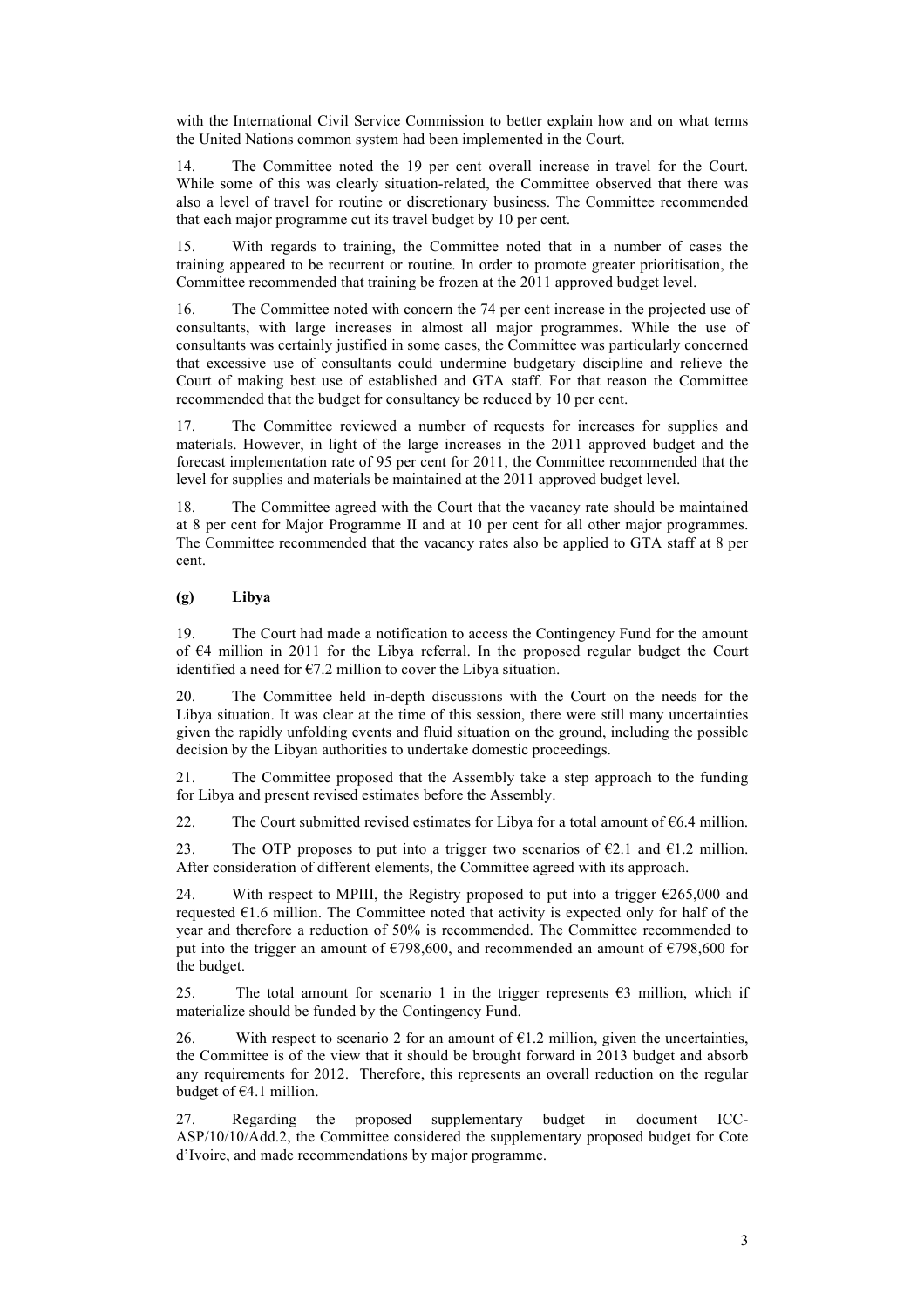28. As a coherence methodology with the rest of the budget, the Committee decided that crosscutting measures should be applied in the case of consultants  $(10\%)$ , travel  $(10\%)$ , training (same level of 2011) and supplies and materials (same level as 2011). However, the Committee did not apply the 8% vacancy rate on GTA but instead recommended deeper cuts for each major programme. A similar approach for contractual services. In addition, the Committee recommended a 25% reduction in general operating expenses.

### **MP I:**

29. Regarding para. 16, there is a request of GTA for 36 months at professional level and 24 months at general service level. Given that after February resources that are currently being used for the Kenya situation should be able to be liberated and redeployed, the Committee was of the view that only 10 months of the requested resources would be required in order to ensure an expeditious process. It therefore recommended that a provision of  $\epsilon$ 346,170 be approved with a total reduction of  $\epsilon$ 69,000.

#### **MP II:**

30. With respect to Major Programme II, the Committee observed that in para. 24 there was a request for additional resources for the Investigation Division, representing one additional P-3 and two additional P-2 positions for a total amount of  $\epsilon$ 202,700. The Committee noted that in para. 86 lit c of the 2012 proposed programme budget document, "the Prosecutor is planning to absorb the additional resources required in the event that it is authorized by the Chambers to open an investigation into Côte d'Ivoire" and therefore this should be absorbed, representing a reduction of  $E202,700$ . Along with the cross cutting recommendations on travel, consultants and contractual services, the Committee recommends an overall reduction of €233,150.

## **MP III**

31. Concerning Paras. 35 and 36, the Committee has already made recommendations regarding the redeployment of staff from the field to headquarters in paras. 105 and 109 of its report and it notes that these are the same resources contained in paras. 229 and 230 of the 2012 proposed programme budget document.

32. Furthermore, the justification provided in the PPB 2012 on why these positions are needed, didn't convince the committee. In conclusion, the Committee recommended that the requested professional and general services posts not be approved.

33. As for the GTA, MPIII requested a total amount of  $6440,400$ . The Committee recommended 50% reduction amounting to €220,200. The Committee has observed that similar requirements have been included in the 2012 proposed budget or are not directly related to the situation in Côte d´Ivoire, thus the Committee was of the opinion that the many of the requirements included in the supplementary budget could be met with the resources approved within the proposed budget.

34. As for the contractual services, an amount of €144,600 was requested. The Committee recommended 50% reduction amounting to  $\epsilon$ 72,300.

35. It was noted that the amount of €576.900 for Counsel for Victims is difficult to justify, taking into account the level of expenditure in the past, where the Court never spent such a significant amount and the fact that the Court has stated that it would generally start with one victim legal team unless a demonstrated conflict appeared. Furthermore, the Committee noted that  $E$ 55,500 was also requested for the OPCV for this situation. Therefore, we recommend a 50% reduction amounting to  $\epsilon$ 288,450.

36. The total reduction for MPIII would be  $\epsilon$ 524,510.